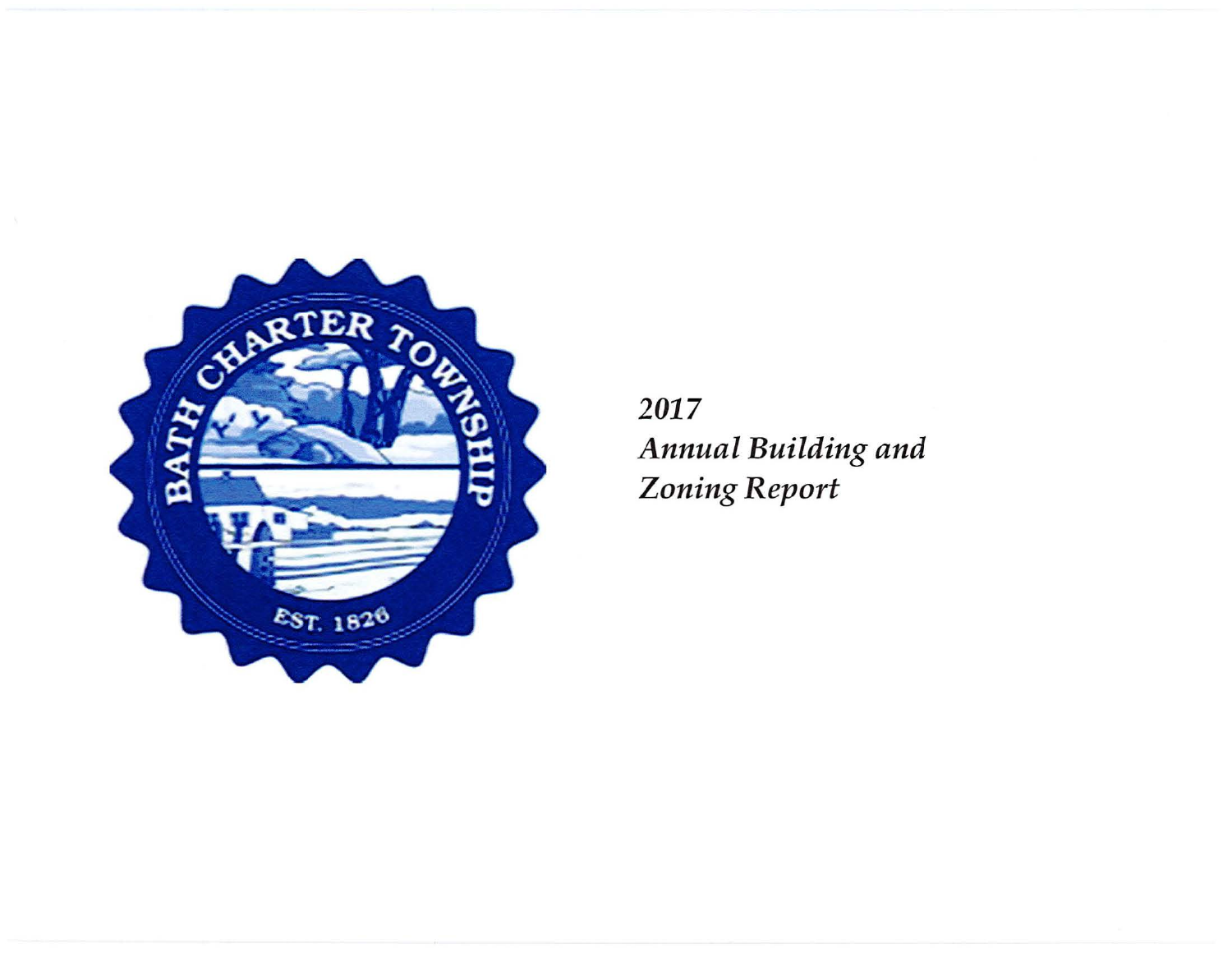**Number of Building Permits Issued** 



■Residential ■New Commercial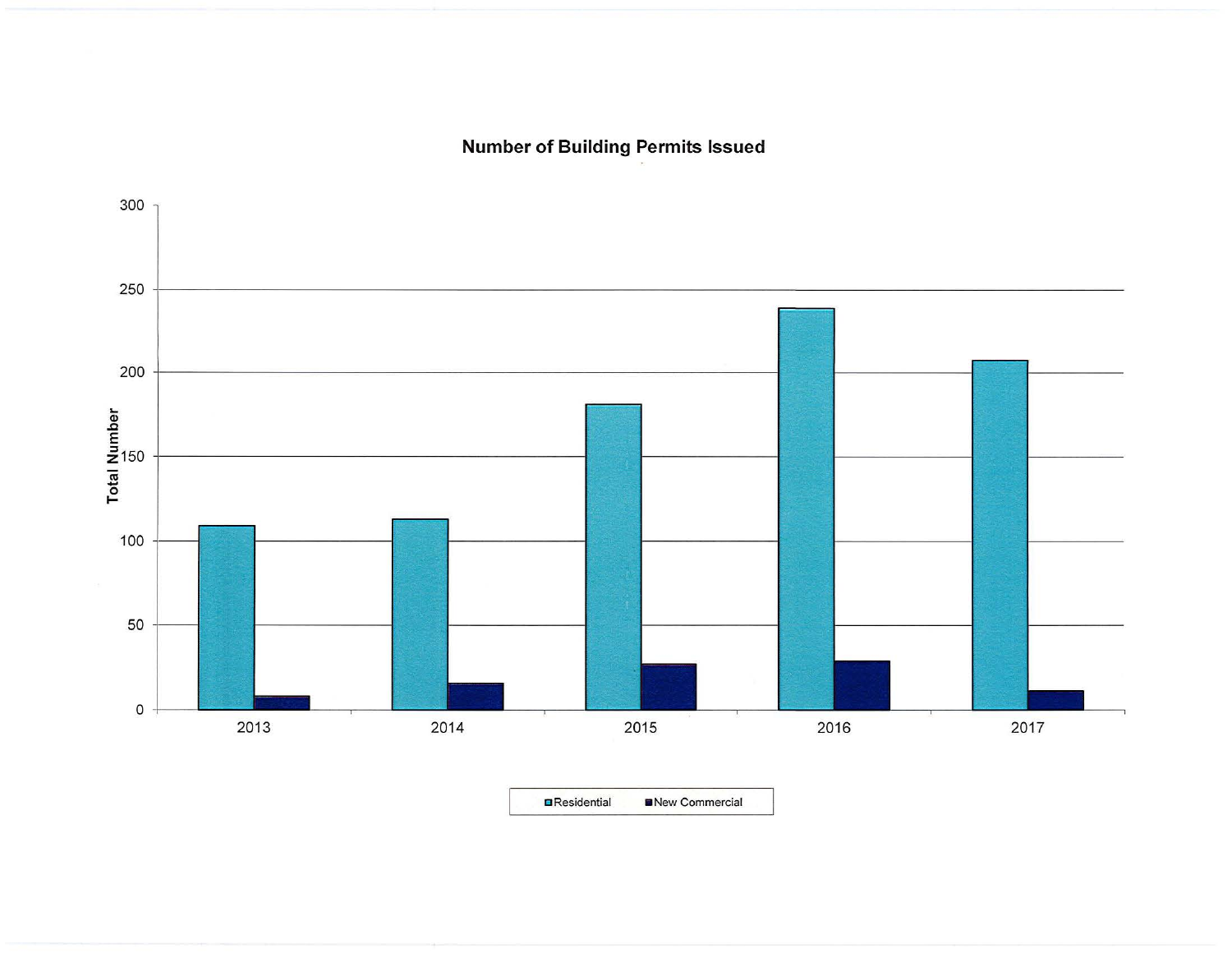## History of Issued Building Permts

 $\sim$ 

|              | Residential | New Comm'l | Total |
|--------------|-------------|------------|-------|
| 2013         | 109         | 8          | 117   |
| 2014         | 113         | 16         | 129   |
| 2015         | 181         | 27         | 208   |
| 2016         | 239         | 29         | 268   |
| 2017         | 208         | 11         | 219   |
| <b>TOTAL</b> | 850         | 91         |       |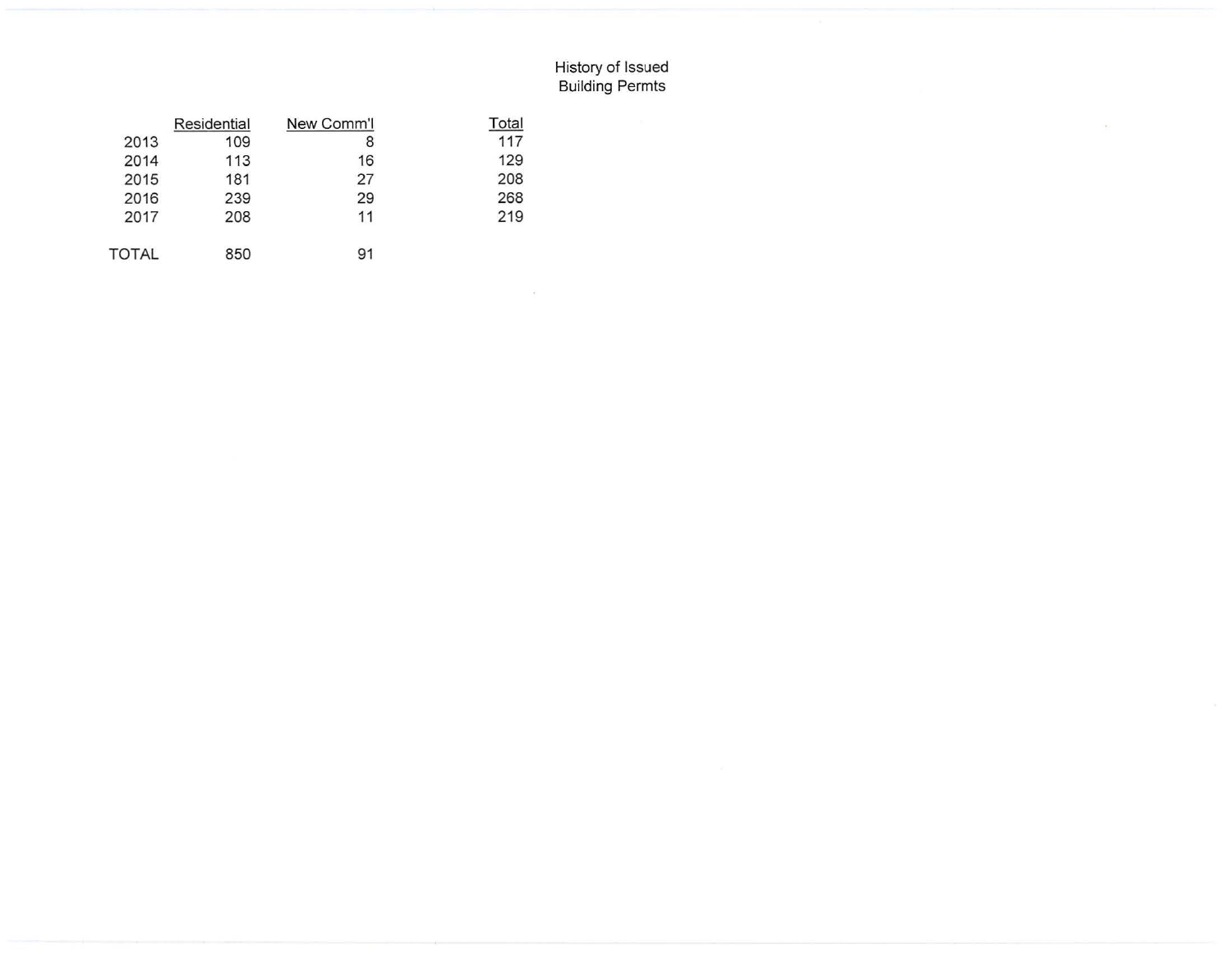

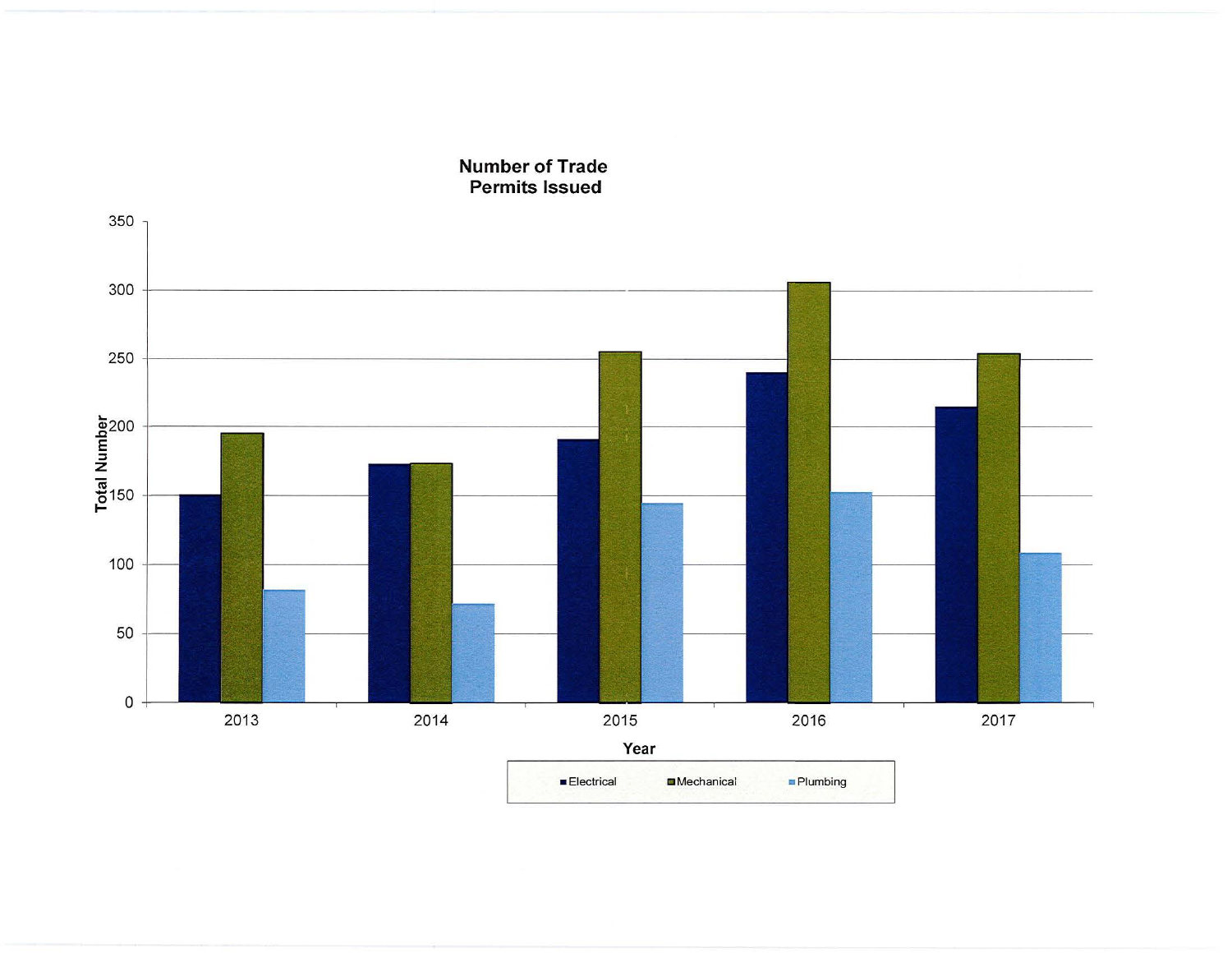## History of Issued Trade Permits

|       | Electrical | Mechanical | Plumbing | Total |
|-------|------------|------------|----------|-------|
| 2013  | 151        | 195        | 82       | 428   |
| 2014  | 173        | 173        | 72       | 418   |
| 2015  | 191        | 255        | 145      | 591   |
| 2016  | 240        | 306        | 153      | 699   |
| 2017  | 215        | 254        | 109      | 578   |
| TOTAL | 970        | 1183       | 561      |       |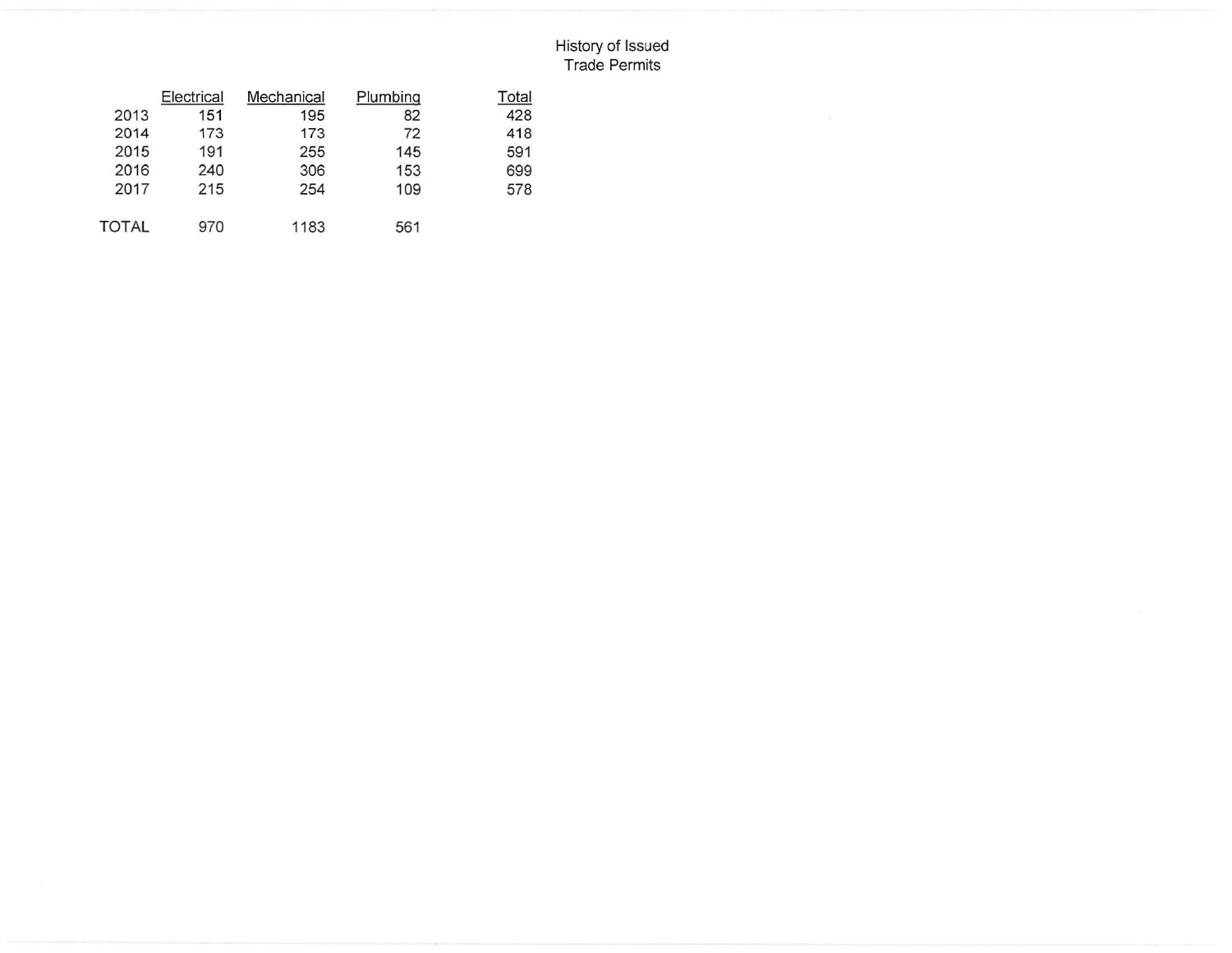

 $\overline{\mathcal{D}}$